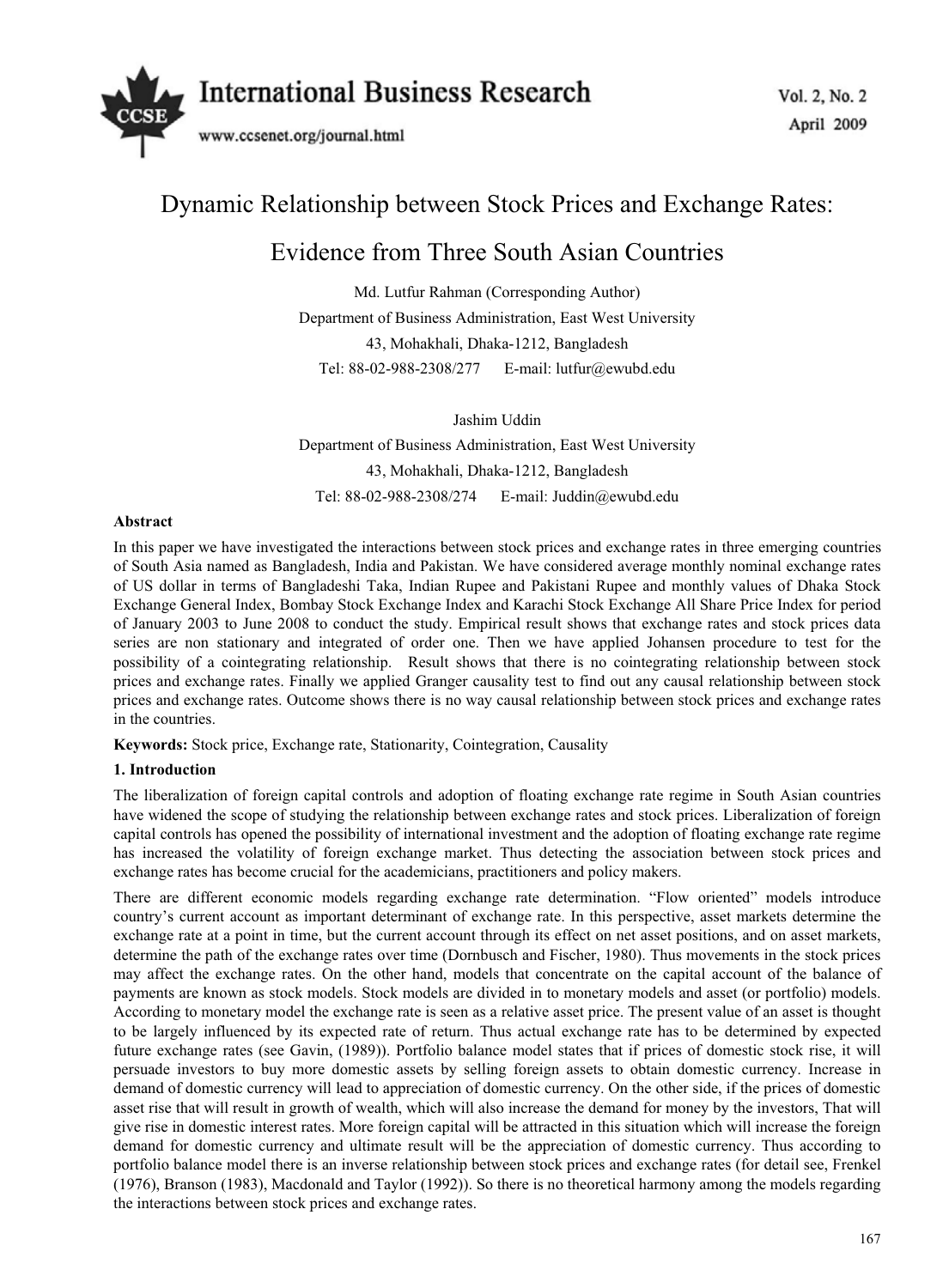The empirical debate regarding the interaction between stock prices and exchange rates has been started few decades ago. Since then a good number of empirical studies so far have been conducted to investigate the relationship between the variables. But the researchers have found contradictory results regarding the existence of relationship and the direction of relationship which has made the area disconcerted environs of finance literature. Some of the studies showed that there is a significant positive relationship between the variables, such as, Aggarwal (1981), Giovannini and Jorion (1987), and Roll (1992). But some of the studies counter this argument and showed a significant negative relationship between the variables, such as, Soenen and Hennigar (1988). Some other studies find that there is no significant relationship between the variables, such as, Franck and Young (1972), Solnik (1987), Chow et al. (1997), and Bhattacharya and Mukherjee (2003). Bahmani-Oskooee and Sohrabian (1992), Nieh and Lee (2001) found no long-run relationship between the variables. So there is no empirical harmony among the researchers regarding the interactions between stock prices and exchange rates which justify the need of more research in this area to contribute to the literature.

In a region like South Asia where the economies are still emerging and capital markets are still in a vulnerable condition, according to our knowledge a very few studies have been made so far to investigate the relationship between stock prices and exchange rates and found conflicting results which encourages us to conduct the study to detect the relationship between the variables.

The remainder of the paper is organized as follows. Section 2 provides literature review. Section 3 discusses the data, time frame considered right through the study and methodological issues. Section 4 provides empirical results and findings. A summary is given in section 5.

### **2. Literature Review**

Existing literature relating to the association between stock prices and exchange rates shows diverse outlook. An early attempt to examine the exchange rate and stock price dynamics was by Franck and Young (1972) who showed that there is no significant interaction between the variables. Later, Aggarwal (1981) made a study to find the relationship between exchange rates of US dollar and changes in the indices of US stock prices and found a positive correlation. Giovannini and Jorion (1987) also considered the exchange rates and stock prices of USA and supported Aggarwal (1981). Soenen and Hennigar (1988) studied the same market but considered a different time period and contrast with prior studies by showing a significant negative relationship between stock prices and exchange rates.

Solnik (1987) made a slightly different study and tried to detect the impact of several economic variables including the exchange rates on stock prices. He concluded that changes in exchange rates do not have any significant impact over stock prices. Jorion (1990) did a similar study to show the relationship between stock returns of US multinational companies and the effective exchange rate of US dollar and found a moderate relationship between the variables.

Early studies relating to the issue used mainly statistical techniques such as regression and correlation to find out the relationship between stock prices and exchange rates. Since early nineties researchers started to use sophisticated econometric tools to find out the relationship between the variables and showed assorted results.

Bahmani-Oskooee and Sohrabian (1992) used monthly values of S&P 500 index and US dollar effective exchange rate for the period of 1973-88 and used cointegration and Granger causality test to detect the relationship between the variables. They found bidirectional causality in the short run. They found no long-run relationship between the variables. Nieh and Lee (2001) supported the findings of Bahmani-Oskooee and Sohrabian (1992) and reported no long-run significant relationship between stock prices and exchange rates in the G-7 countries. Roll (1992) also studied the US stock prices and exchange rates and found a positive relationship between the two markets. On the other hand, Chow et al. (1997) examined the same markets but found no relationship between stock returns and real exchange rate returns. They repeated the exercise with a longer time horizons and found a positive relationship between the two variables.

Ajayi and Mougoue (1996) showed a negative short-run and positive long-run impact of stock prices on domestic currency value. Yu (1997) studied Hong Kong, Tokyo and Singapore markets by using daily data for a period of 1983-94. They traced bidirectional relationship in Tokyo, no causation in the Singapore markets and also found that changes in exchange rates Granger cause changes in stock prices. Abdalla and Murinde (1997) employed co-integration test to examine the relationship between stock prices and exchange rates for four Asian countries named as India, Pakistan, South Korea and Philippines for a period of 1985 to 1994. They detected unidirectional causality from exchange rates to stock prices for India, South Korea and Pakistan and found causality runs from the opposite direction for Philippines. Ajayi *et al.* (1998) studied markets of some advanced economies such as USA and Korea and emerging economies such as Malaysia. They found out that there is a unidirectional causality from the stock prices to foreign exchange markets in case of USA and Korea and no relationship between the variables in case of Malaysia.

Mansor (2000) investigated Malaysian markets and found no long-run relationship between stock prices and exchange rates, but he found a short-run causal relationship from stock prices to exchange rates in bivariate cases. He also found a bi-directional causality in some multivariate models. Wu (2000) did a similar study using stock prices and exchange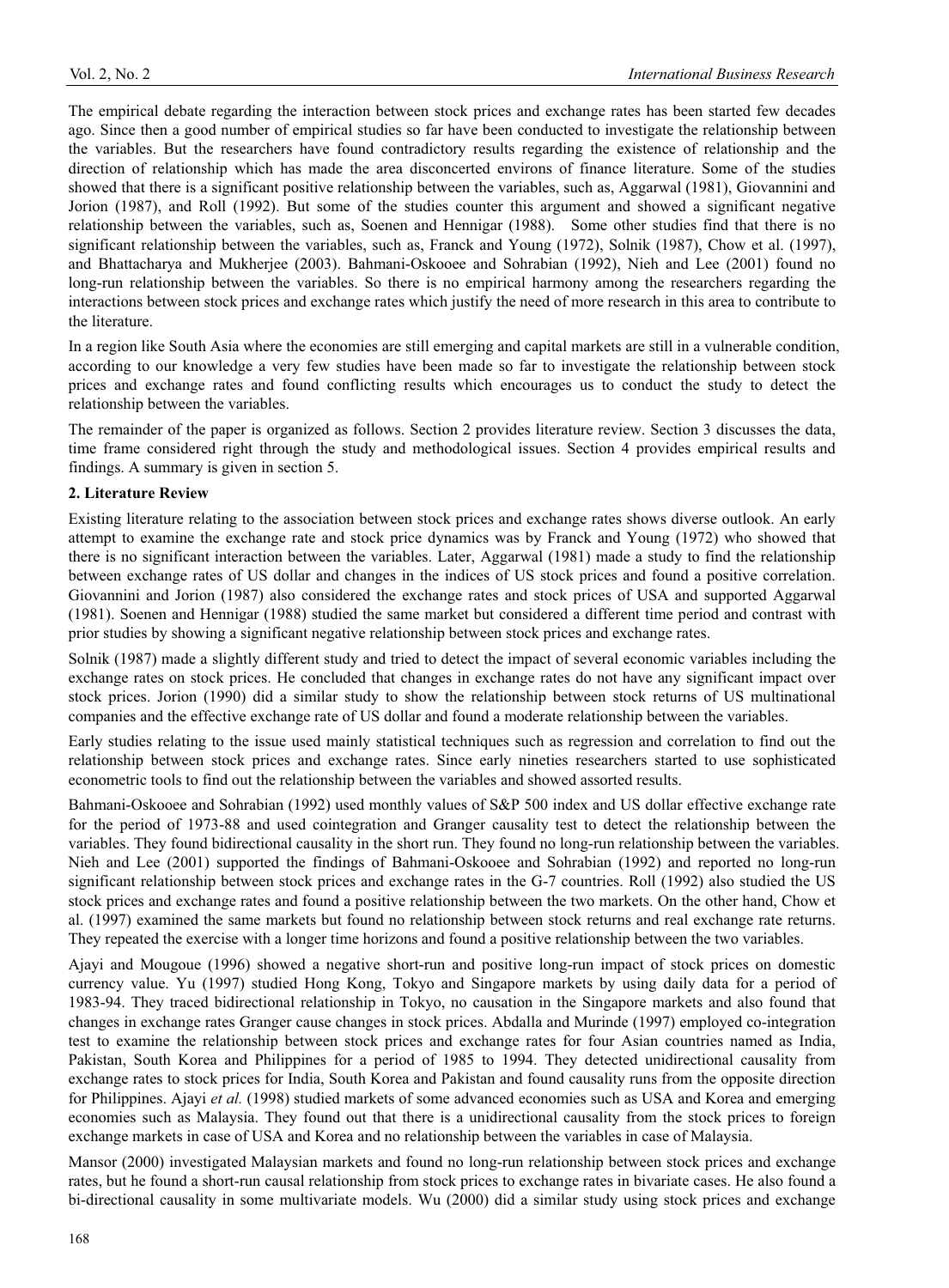rates of Singapore and portrayed a unidirectional causality from exchange rates to stock prices. In a comprehensive study Granger, Huang and Yang (2000) studied East Asian countries using recent Asian flu data. They concluded that in the Philippines change in stock prices lead to change in exchange rates and they found a opposite relation in case of South Korea. In a similar other study Moradoglu, Taskin and Bigen (2001) tried to find out the relation between stock returns and some macroeconomic variables and concluded that there is a one way causal relationship from exchange rates to stock returns in Nigeria, Mexico, Korea, Greece, Colombia and Brazil where as a both way causal relationship between the variables in case of Mexico.

In a recent study Bhattacharya and Mukherjee (2003) investigated Indian markets using the data on stock prices and macroeconomic aggregates in the foreign sector including exchange rate concluded that there in no significant relationship between stock prices and exchange rates. In another study, Muhammad and Rasheed (2003) examined the relationship between stock prices and exchange rates of four South Asian countries named as Bangladesh, India, Pakistan and Sri-lanka and found that there is no significant relationship between the variables either in short-run or long-run in Pakistan and India. But they found a bidirectional relationship in case of Bangladesh and Sri-lanka.

#### **3. Data and Methodology**

Data used in this study include monthly average nominal exchange rates of US dollar in terms of Bangladeshi Taka  $(BD_{FR})$ , nominal exchange rates of US dollar in terms of Indian Rupee ( $IN_{FR}$ ), nominal exchange rates of US dollar in terms of Pakistani Rupee ( $PK_{FR}$ ) and monthly closing values of Dhaka Stock Exchange General Index ( $BD_{SP}$ ), monthly closing values of Bombay Stock Exchange index  $(N_{SP})$  and monthly closing values of Karachi Stock Exchange All Share Price Index  $(SP_{SP})$  for a period of January 2003 to June 2008. Then we transform all the data series into natural log form.

The data series we use in this study are time series data. Empirical work based on time series data assumes that the underlying time series is stationary (Gujarati, 2003). But many studies have shown that majority of time series variables are non stationary or integrated of order 1 (Engle and Granger, 1987). Using non stationary time series in a regression analysis may result in spurious regression which was firstly pointed out by Granger and Newbold (1974). Thus before analyzing time series data in an empirical study we should make stationarity test which is commonly done by unit root test. There are a variety of unit root tests used in econometric literature principally Augmented Dickey-Fuller (ADF) test and Phillip-Perron (PP) test. In this study we use both unit root test to investigate whether the time series data used in this study are stationary or not.

Augmented Dickey-Fuller (1979) test is obtained by the following regression

$$
\Delta Y_t = \beta_1 + \beta_2 t + \delta Y_{t-1} + \alpha_i \sum_{i=1}^m \Delta Y_{t-1} + \varepsilon_t
$$
\n(1)

where  $\Delta$  is the difference operator,  $\beta$ ,  $\delta$  and  $\alpha$  are the coefficients to be estimated, Y is the variable whose time series properties are examined and  $\varepsilon$  is the white-noise error term.

Phillips and Perron (1988) test suggests a non parametric method of controlling for higher order autocorrelation in a series and is based on the following first order auto-regressive AR(1) process:

$$
\Delta Y_t = \alpha + \beta Y_{t-1} + \varepsilon_t \tag{2}
$$

where  $\Delta$  is the difference operator,  $\alpha$  is the constant,  $\beta$  is the slope and Y<sub>t-1</sub> is the first lag of the variable Y.

If the seires used in the study found out to be integrated of the same order, it is useful to test for cointegrating relationship between the integrated variables. For this purpose we employ the Johansen procedure (Johansen, 1988; Johansen and Juselius, 1990) to test for the possibility of a cointegrating relationship.

The Johansen method applies maximum likelihood procedure to determine the presence of cointegrating vectors in non-stationary time series as a vector autoregressive (VAR):

$$
\Delta Y_{t} = C + \sum_{i=1}^{K} \Gamma_{i} \Delta Y_{t-1} + \Pi Y_{t-1} + \eta_{t}
$$
\n(3)

where  $Y_t$  is a vector of non-stationary variables and C is the constant term. The information on the coefficient matrix between the levels of the  $\Pi$  is decomposed as  $\Pi = \alpha \beta$  where the relevant elements the  $\alpha$  matrix are adjustment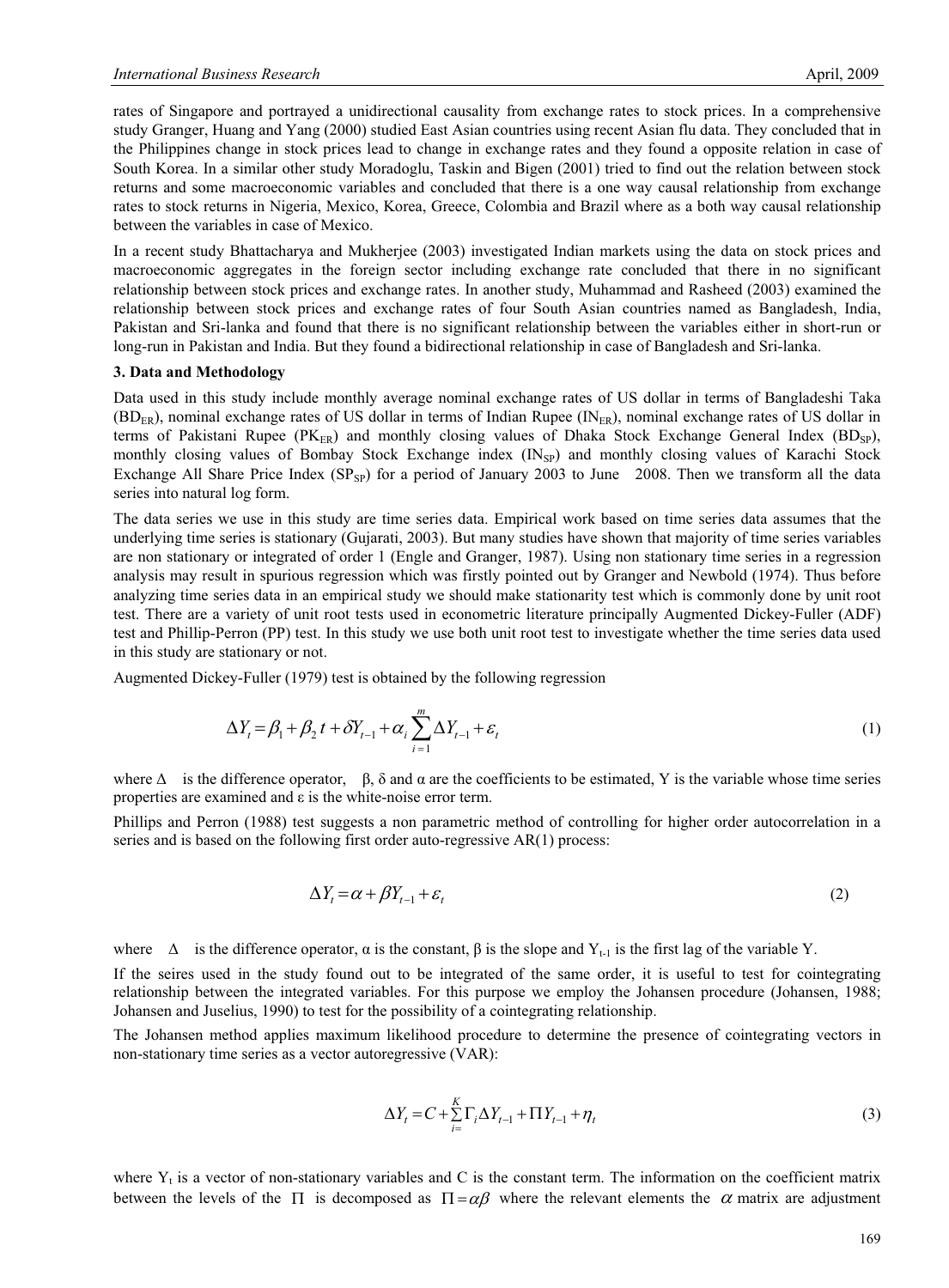coefficient and the  $\beta$  matrix contains cointegrating vectors. Johansen and Juselius (1990) specify two likelihood ratio test statistics to test for the number of cointegrating vectors. The first likelihood ratio statistics for the null hypothesis of exactly r cointegrating vectors against the alternative r+1 vectors is the maximum eigenvalue statistic*.* The second statistic for the hypothesis of at most r cointegrating vectors against the alternative is the *trace statistic.* Critical values for both test statistics are tabulated in Johansen and Juselius (1990).

In the absence of any cointegrating relationship between the variables, the standard Granger causality test base on Granger (1988) method will be applied. The Granger method (Granger, 1988) seeks to determine how much of a variable, Y, can be explained by past values of Y and whether adding lagged values of another variable, X, can improve the explanation. The Granger method involves the estimation of the following equations:

$$
\Delta SP_{i} = \beta_{0} + \sum_{i=1}^{q} \beta_{1i} \Delta SP_{i-i} + \sum_{i=1}^{q} \beta_{2i} \Delta ER_{i-i} + \varepsilon_{1i}
$$
\n(4)

$$
\Delta ER_t = \varphi_0 + \sum_{i=1}^r \varphi i_{1i} \Delta ER_{t-i} + \sum_{i=1}^r \varphi_{2i} \Delta SP_{t-i} + \varepsilon_{2t}
$$
 (5)

in which SP<sub>t</sub> and ER<sub>t</sub> represent stock prices and exchange rates.  $\varepsilon_{1t}$  and  $\varepsilon_{2t}$  are uncorrelated stationary random process, and t denotes the time period. Failing to reject  $H_0$ : $\beta_{21} = \beta_{22} = ... = \beta_{2q} = 0$  implies that exchange rates do not Granger cause stock prices. On the other hand, failing to reject  $H_0: \varphi_{11} = \varphi_{12} = ... = \varphi_{1r} = 0$  implies that stock prices do not Granger cause exchange rates.

If cointegration exists between *SP* and *ER*, the VECM is required in testing Granger causality as shown below:

$$
\Delta SP_{i} = \beta_{0} + \sum_{i=1}^{q} \beta_{1i} \Delta SP_{i-i} + \sum_{i=1}^{q} \beta_{2i} \Delta ER_{i-i} + \alpha_{1} Z_{i-1} + \varepsilon_{1i}
$$
(6)

$$
\Delta ER_t = \varphi_0 + \sum_{i=1}^r \varphi i_{1i} \ \Delta ER_{t-i} + \sum_{i=1}^r \varphi_{2i} \ \Delta SP_{t-i} + \lambda_1 Z_{t-1} + \varepsilon_{2t} \tag{7}
$$

where  $Z_{t-1}$  is the error correction term obtained from the cointegrating equation (3), so that changes in the variables  $SP_t$  and  $ER_t$  are partly driven by the past values of  $Z_t$  The first difference operator is marked by  $\Delta$ . The error correction coefficients,  $\alpha_1$  and  $\lambda_1$ , are expected to capture the adjustments of  $SP_t$  and  $ER_t$  towards long-run equilibrium, whereas the coefficients on  $SP_{t-i}$  and  $ER_{t-i}$  are expected to capture the short-run dynamics of the model. Thus, in using equations (6) and (7) to test for the Granger-causal relationship between  $SP<sub>t</sub>$  and  $ER<sub>t</sub>$ , we included the error-correction terms in order to introduce additional channels through which causality could emerge and equilibrium could be re-established. Failing to reject  $H_0$ :  $\beta_{21} = \beta_{22} = ... = \beta_{2q} = 0$  and  $\alpha_1 = 0$  implies that exchange rates do not Granger cause stock prices while failing to reject  $H_0$ :  $\varphi_{11} = \varphi_{12} = ... = \varphi_{1r} = 0$  and  $\lambda_1$  = 0 indicates stock prices do not Granger cause exchange rates.

#### **4. Empirical Results**

At first, we tested for the presence of unit roots and order of integration in all the exchange rates and stock market index in the level and in the first difference. We used ADF test and PP test with constant and constant and linear trend as suggested by Eangle and Granger (1987). The lag length and bandwith in the unit root tests were allowed to vary across the exchange rates and stock index to correct any serial correlation in the residuals. The results of the tests are given in table – 1. Considering the results, it is clearly evident that null hypothesis of a unit root in the level is accepted in all cases as test statistics are lower than the critical values. So, we can say that exchange rates and stock prices are non-stationary data series and integrated of order one, I (1). Results also indicate that null hypothesis of a unit root is rejected in all cases when the data series are first differenced. So the first difference of the data series of the variables is stationary. After determining stationarity of the data series and order of integration, we progress to cointegration test to find the presence of any cointegrating relationship between stock prices and exchange rates. The results of cointegration test are given in table-2. Results clearly reveal that both trace test and maximum eigenvalue test accept the null hypothesis of no cointegration in all the cases. Thus there is no long-term co-movement between stock prices and exchange rates and none of the variables is predictable on the basis of past values of other variable.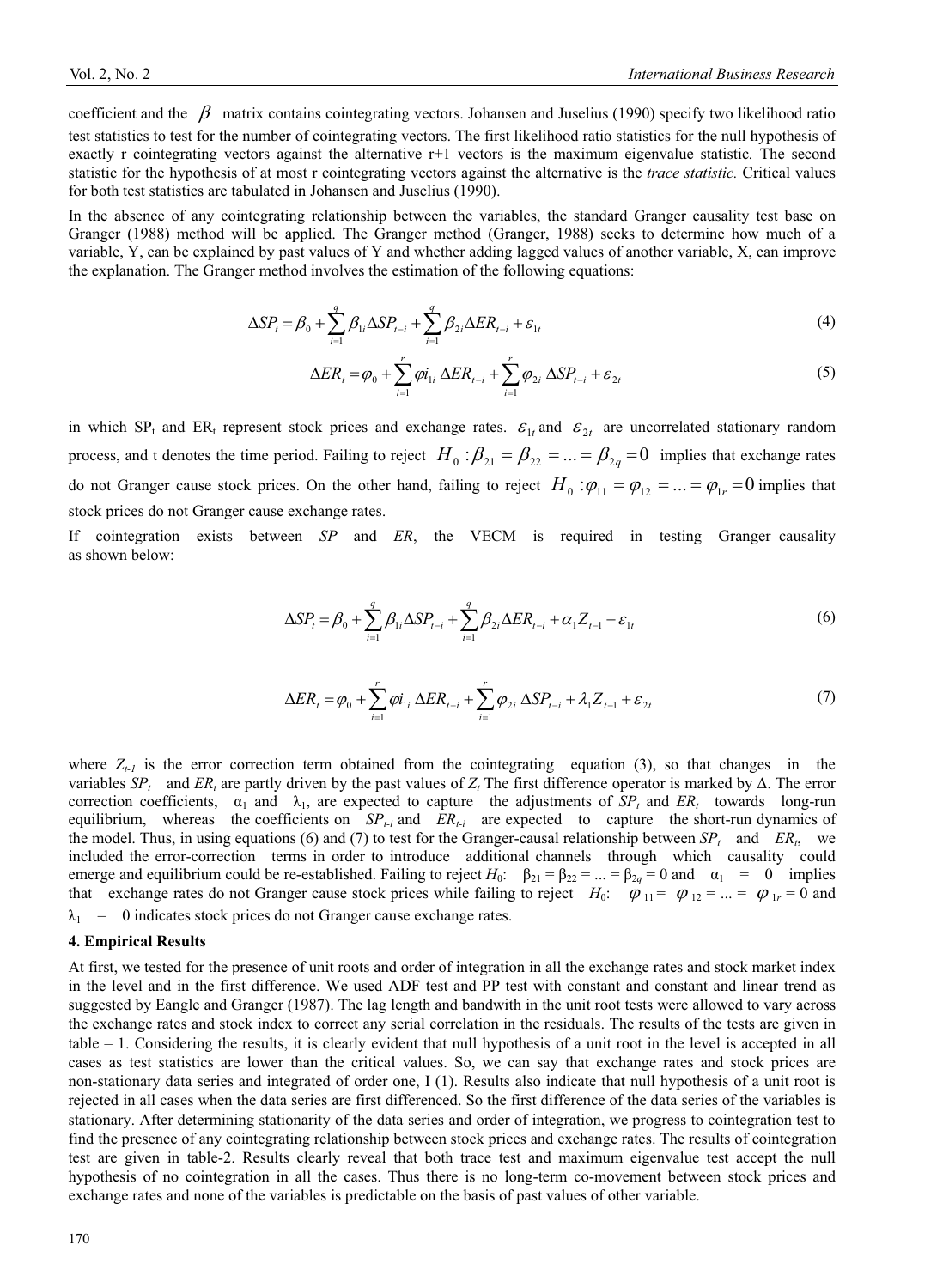In the absence of any co-integrating relationship between the variables we move to standard Granger causality test to find out any causal relationship between stock prices and exchange rates. To find out the causal relationship between the variables which are non-stationary, the data series should be transformed into stationary (Oxley and Greasley, 1998). Because it has been confirmed that Granger causality test is well specified if they are applied in a standard vector autoregressive form to differenced data for non-cointegrated variables (MacDonald and Kearney, 1987; Miller and Russek, 1990; Lyons and Murinde 1994). Otherwise the inference from the F-statistics might be spurious because the test statistics will have nonstandard distributions. So we have transformed the level data series into the first difference data series and used them for causality test. The results show that there is no way causal relationship between stock prices and exchange rates. So we can say that stock prices do not influence exchange rates and past values of stock prices can not be used to improve the forecast of future exchange rates.

#### **5. Conclusion**

In this paper we have explored the association between two important component of an economy named as stock prices and exchange rates. First of all, we applied unit root test to find the stationarity of data series. The results show that all the data series of the variables are non stationary and integrated of order one. Then we applied Johansen procedure to test for the possibility of a cointegrating relationship. Result shows that there is no cointegrating relationship between stock prices and exchange rates. That means there is no long-term co-movement between the variables and none of the variables is predictable on the basis of past values of other variable. In the absence of any co-integrating relationship between the variables we move to standard Granger causality test to find out any causal relationship between stock prices and exchange rates. Results shows that stock prices does not Granger cause exchange rates and exchange rates does not Granger cause stock prices, so there is no way causal relationship between stock prices and exchange rates.

There is a common belief among the investors that there is an association between exchange rates and stock prices and they are predictable on the basis of the values of other variables. But our result of no cointegration counters this belief and states that the variables are not predictable on the basis of the past values of other variables. The result of non-stationarity of the data series reveals that there is no chance of profitable speculation in the stock market or foreign exchange market. As there is no way causal relationship between stock prices and exchange rates, market participants can not use information of one market to improve the forecast of other market.

#### **References**

Abdalla, I. S. & Murinde, V. (1997). Exchange Rate and Stock Price interactions in emerging financial markets: Evidence on India, Korea, Pakistan and Philippines. *Applied Financial Economics*, 7, 25-35.

Aggarwal, R. (1981). Exchange rates and stock prices: A study of the US capital markets under floating exchange rates. *Akron Business and Economic Review*, 12, 7-12.

Ajayi, R. A., Friedman, J. & Mehdian, S. M. (1998). On the relationship between stock returns and exchange rates: Tests of Granger causality. *Global Finance*, 9, 241-251.

Ajayi, R. A. & Mougou, M. (1996). On the dynamic relation between stock prices and exchange rates. *The Journal of Financial Research*, 19, 193-207.

Bahmani, O. M. & Sohrabian, A. (1992). Stock Prices and the effective exchange rate of the dollar. *Applied Economics*, 24, 459-464.

Bhattacharya, B. & Mukherjee, J. (2003). Causal Relationship Between Stock Market and Exchange Rate. Foreign Exchange Reserves and Value of Trade Balance: A Case Study for India, Paper presented at the Fifth Annual Conference on Money and Finance in the Indian Economy, January 2003.

Branson, W. H. (1983). *Macroeconomic determinants of real exchange rate,* Cambridge University Press, Cambridge, MA.

Chow, E. H., Lee, W. Y. & Solt, M. S. (1997). The exchange rate risk exposure of asset returns. *Journal of Business*, .70, 105-123.

Dickey, D. A. & Fuller, W. A. (1979). Distribution of the estimates for the autoregressive time series with a unit root. *Journal of the American Statistical Association,* 74, 427-431.

Dornbusch, R. & Fisher, S. (1980). Exchange rates and the current account. *American Economic Review*, 70, 960-971.

Engle, R.F. & Granger, C. W. (1987). Co-integration and Error Correction: Representation, Estimation, and Testing, *Econometrica*, 55, 251-276.

Franck, P. & Young, A. (1972). Stock Price Reaction of Multinational Firms to Exchange Realignments. *Financial Management*, 1, 66-73.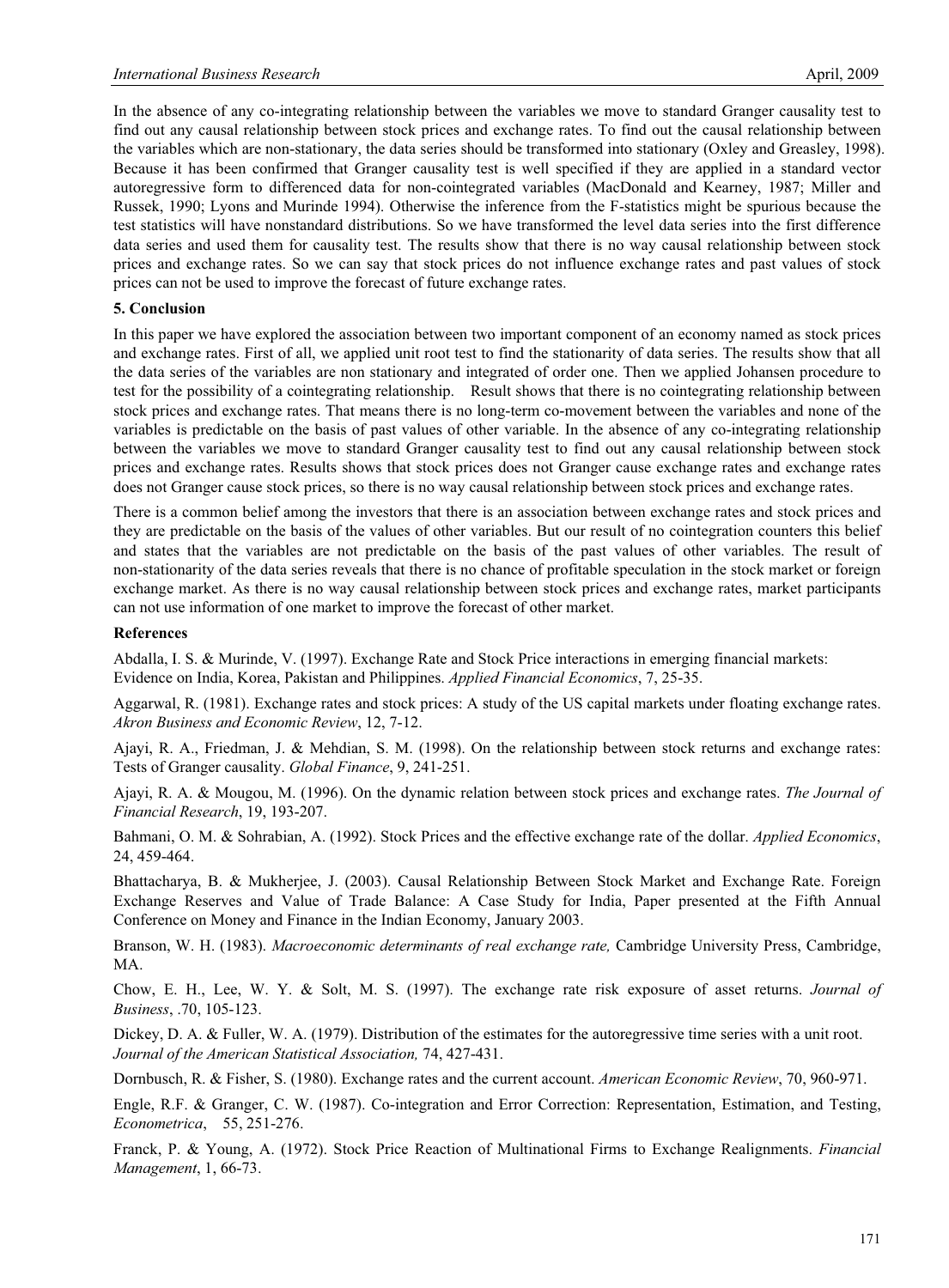Frenkel, J. (1976). A monetary approach to the exchange rate: Doctrinal aspects and empirical evidence. *Scandinavian Journal of Economics*, 78, 200-224.

Gavin, M. (1989). The stock Market and exchange rate dynamics. *Journal of international money and finance*, 8, 181-200.

Giovannini, A. & Jorion, P. (1987). Interest rates and risk premia in the stock market and in the foreign exchange market. *Journal of International Money and Finance*, 6, 107-124.

Granger, C. W. J. (1988). Some recent developments in the concept of causality. *Journal of Econometrics*, 39, 199-211.

Granger, C. W. J. & Newbold, P. (1974). Spurious regression in econometrics. *Journal of Econometrics*, 2, 111-120.

Granger, C. W. J., Huang, B. & Yang, C. (2000). A bivariate causality between stock prices and exchange rates: Evidence from recent Asian flu. *The Quarterly Review of Economics and Finance,* 40, 337-354.

Gujarati D. N. (2003), *Basic Econometric.,* New York: The McGraw-Hill companies Inc.

Johansen, S. (1988). Statistical analysis of cointegrating vectors. *Journal of Economic Dynamics and Control*, 12, 231-254.

Johansen, S. & Juselius, K. (1990) Maximum likelihood estimation and inference on cointegration, with applications to the demand for money. *Oxford Bulletin of Economics and Statistics*, 52, 169-210.

Jorion, P. (1990). The Exchange Rate Exposure of US Multinationals. *Journal of Business*, 63, 331-345.

Lyons, S. E. & Murinde, V. (1994). Cointegrated and Granger causality testing of hypothesis on supply leading and demand following finance. *Economic Note,* 23, 17-36.

MacDonald, R. & Kearney, C. (1987). On the specification of Granger causality tests using the cointegration methodology. *Economic Letters,* 25, 149-153.

Macdonald, R. & Taylor, M. (1992). Exchange rate economics: A Survey. *IMF staff papers*, 39, 1-57.

Mansor H. I. (2000), Cointegration and Granger causality tests of stock price and exchange rate interactions in Malaysia", *ASEAN Economic Bulletin*, 17, 36-47.

Miller, S. M. & Russek, F. S. (1990). Co-integration and error correction models: the temporal causality between government taxes and spending. *Southern Economic Journal,* 57, 221-229.

Muhammad, N. & Rasheed, A. (2003). Stock Prices and Exchange Rates: Are they Related? Evidence from South Asian Countries. Paper presented at the 18th Annual 18 General Meeting and Conference of the Pakistan Society of Development Economists, January 2003.

Muradoglu. G., Taskin. F. & Bigan, I. (2001). Causality between stock returns and macroeconomic variables in emerging markets. *Russian and East European Finance and Trade*, 36, 33-53.

Nieh, C. C. & Lee, C. F. (2001). Dynamic relationship between stock prices and exchange rates for G-7 countries. *The Quarterly Review of Economics and Finance,* 41, 477–490.

Oxley, L. & Greasley, D. (1998). Vector autoregression, cointegration and causality: testing for causes of the British industrial revolution. *Applied Economics,* 30, 1387-1397.

Phillips, P. C. B. & Perron, P. (1988). Testing for a unit root in time series regression. *Biometrika.* 75, 335-346.

Roll, R. (1979). Violations of purchasing power parity and their implications for efficient international commodity markets. In M. Sarnat and G. Szego (eds.), *International Finance*. *and Trade*, 1, Cambridge, MA, Ballinger.

Roll, R. (1992). Industrial structure and the comparative behavior of international stock markets indices. *Journal of Finance*, 47, 3-41.

Soenen, L. A. & Hennigar, E. S. (1988). An analysis of exchange rates and stock prices: The US experience between 1980 and 1986. *Akron Business and Economic Review*, Winter, 7-16.

Solnik, B. (1987). Using financial prices to test exchange rate models: A note. *Journal of Finance*, 42, 141-149.

Wu, Y. (2000). Stock prices and exchange rates in a VEC model: The case of Singapore in the 1990s. *Journal of Economics and Finance*, 24, 260-274.

Yu, Q. (1997). Stock Prices and Exchange Rates: Experience in Leading East Asian Financial Centres Tokyo, Hong Kong and Singapore. *Singapore Economic Review*, 41, 47-56.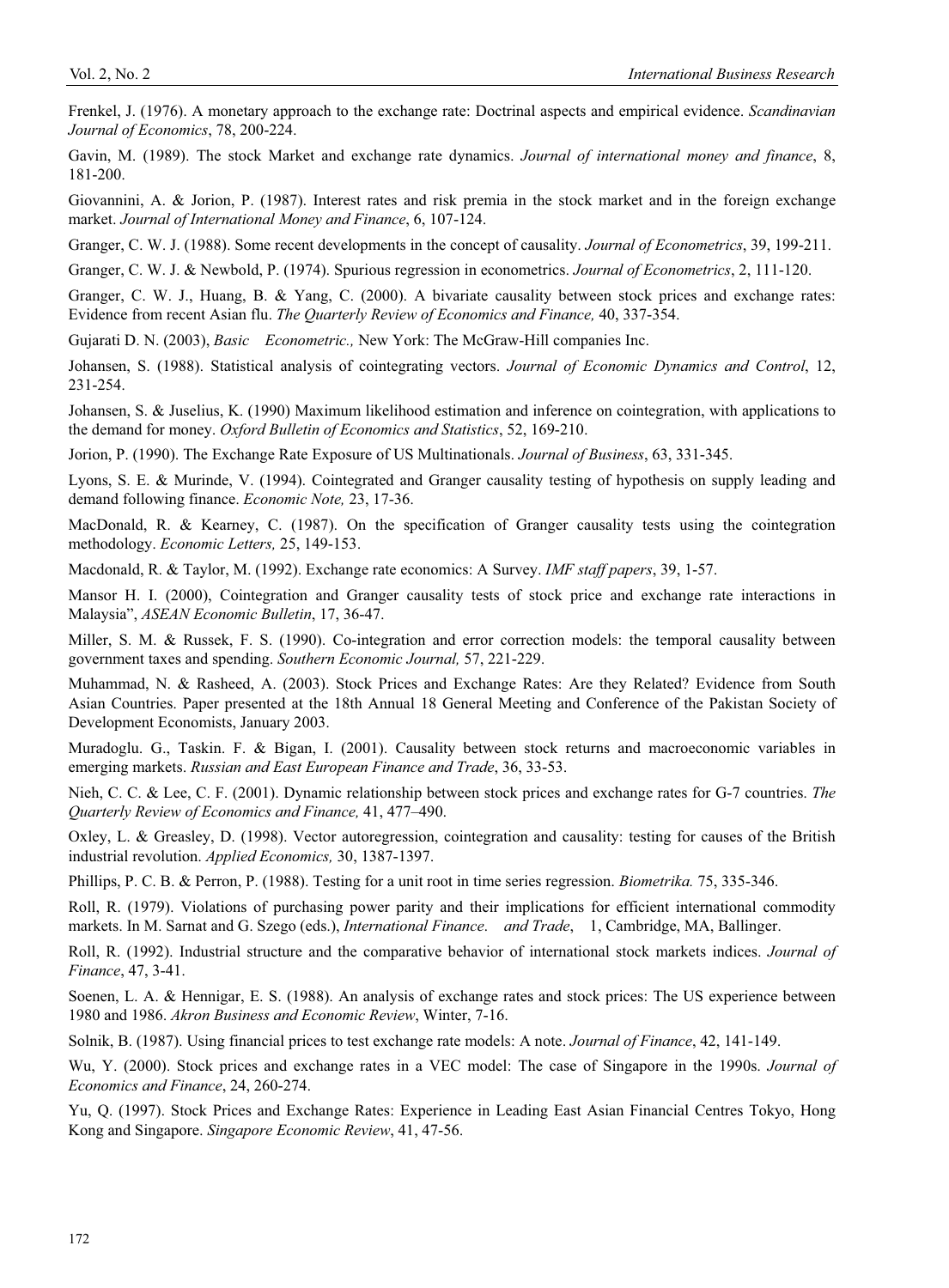|                           |            | ADF                        |             |                            |                        | ድ                          |              |                            |
|---------------------------|------------|----------------------------|-------------|----------------------------|------------------------|----------------------------|--------------|----------------------------|
| Variables                 |            | Level                      |             | <b>First Difference</b>    |                        | Level                      |              | First Difference           |
|                           | Constan    | Linear trend<br>Constant & | Constant    | Linear trend<br>Constant & | Constant               | Linear trend<br>Constant & | Constant     | Linear trend<br>Constant & |
|                           |            |                            |             |                            | <b>Test Statistics</b> |                            |              |                            |
| $\mathbf{BD}_\mathrm{ER}$ | $-1.5528$  | $-0.881478$                | $-7.90467*$ | $-8.037783*$               | 1.552888               | $-0.0881478$               | $-7.904674*$ | $-8.05583*$                |
| $BD_{SP}$                 | $-0.9984$  | $-1.442939$                | $-6.88695*$ | $-6.853409*$               | $-1.07793$             | $-1.710894$                | $-6.965766*$ | $-6.928318*$               |
| $N_{ER}$                  | $-1.93154$ | $-2.274069$                | $-5.15931*$ | $-5.172079*$               | $-1.74561$             | -1.983285                  | 5.159306*    | 5.171351*                  |
| $IN_{SP}$                 | $-2.30473$ | $-1.629852$                | $-7.03695*$ | $-7.373607*$               | 2.304726               | 1.720471                   | $-7.034003*$ | $-7.373607*$               |
| PK <sub>ER</sub>          | $-2.22514$ | $-1.951736$                | $-7.45895*$ | $-7.154865*$               | $-2.41447$             | $-0.223346$                | $-6.93276*$  | $-7.406076*$               |
| PK <sub>SP</sub>          | 2.27871    | $-1.949943$                | $-6.89027*$ | $-7.295443*$               | $-2.63945$             | $-1.864992$                | $-6.839351*$ | $-7.385457*$               |
|                           |            |                            |             |                            | <b>Critical Values</b> |                            |              |                            |
| 1 percent                 | $-3.53659$ | -4.107947                  | $-3.53659$  | -4.107947                  | $-3.53487$             | $-4.105534$                | $-3.536587$  | -4.107947                  |
| 5 percent                 | $-2.90766$ | $-3.481595$                | $-2.90766$  | $-3.481595$                | $-2.90692$             | $-3.480463$                | $-2.90766$   | $-3.481595$                |
| 10 percent                | $-2.5914$  | $-3.168695$                | $-2.5914$   | -3.168695                  | $-2.59101$             | $-3.168039$                | $-2.591369$  | $-3.168695$                |
| Notes:                    |            |                            |             |                            |                        |                            |              |                            |

Table 1. Unit root test results

1. Using critical values by Mackinnon, 1996.

2. Maximum lag length chosen using Schwarz Information Criterion (SIC)

3. \* indicates stationarity at 1% level, \*\* indicates stationarity at 5% level, \*\*\* indicates stationarity at 10% level

4. Selection of bandwidth in case of PP unit root test according to Newey-West, 1994